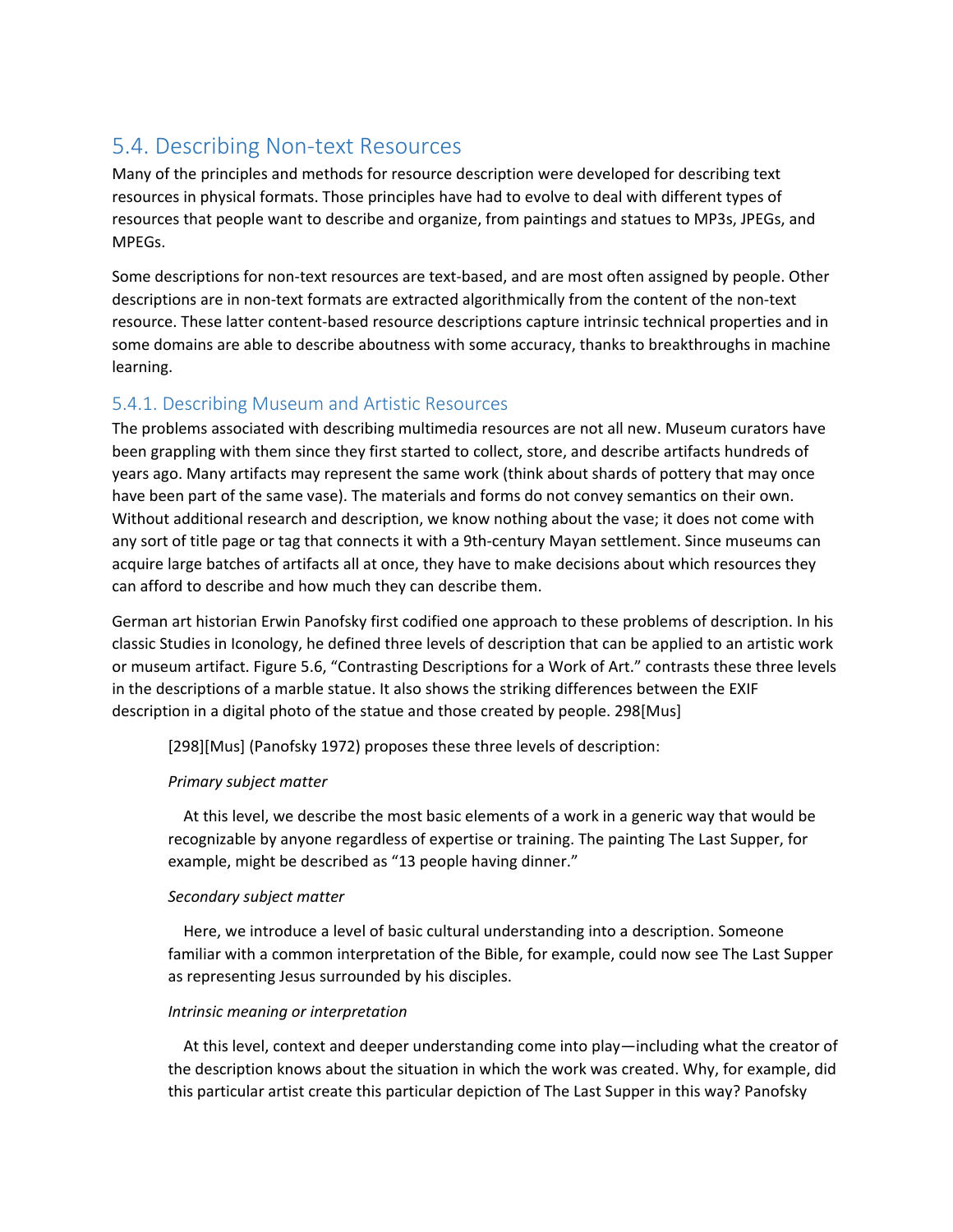posited that professional art historians are needed here, because they are the ones with the education and background necessary to draw meaning from a work.

In other words, Panofsky saw the need for many different types of descriptors—including physical, cultural, and contextual —to work together when making a full description of an artifact.

Professionals who create descriptions of museum and artistic resources, architecture and other cultural works typically use the VRA Core from the Library of Congress, or the Getty Trust Categories for the Description of Works of Art (CDWA), a massive controlled vocabulary with 532 categories and subcategories. A CDWA-Lite has been developed to create a very small subset for use by non-specialists. 299[Mus]

[299][Mus] For CDWA, see (Harpring2009) at http://www.getty.edu/research/publications/electronic\_publications/cdwa/.

For CDWA‐Lite, see (Getty2006) at http://www.getty.edu/research/publications/electronic\_publications/cdwa/cdwalite.pdf.

### Figure 5.6. Contrasting Descriptions for a Work of Art.



| <b>EXIF Summary</b>  |                           |
|----------------------|---------------------------|
| Make                 | NIKON CORPORATION         |
| Model                | NIKON D90                 |
| Aperture             | 9                         |
| <b>Exposure Time</b> | 1/320 (0.003125 sec)      |
| Lens                 | ID AF-S DX VR Zoom-Nikkor |
|                      | 18-105mm f/3.5-5.6G ED    |
| <b>Focal Length</b>  | 21.0 mm                   |
| Flash                | Auto, Did not fire        |
| <b>File Size</b>     | 4.7 MB                    |
| <b>File Type</b>     | <b>JPEG</b>               |
| Image Height         | 4288                      |
| Image Width          | 2848                      |
| Date & Time          | 2012:12:03 10:31:14       |
|                      |                           |

3 Levels

Primary Marble statue of nude woman standing on a seashell.

#### Secondary

Statue made in 2005 by Lucio Carusi of Carrara, Italy, titled "Venus", made of local marble.

#### Interpretive

This is a 3d transformation of the 1486 painting by Italian painter Sondro Botticelli, titled "The Birth of Venus", now in the Uffizi Gallery in Florence. Carusi's Venus is substantially slimmer in proportions than Botticelli's because of changing notions of female beauty.

Descriptions for works of art can contrast a great deal, especially between those captured by a device like a digital camera and those created by people. Furthermore, the descriptions created by people differ according to the expertise of the creator and the amount of subjective interpretation applied in the description.

(Photo by R. Glushko. The statue, titled "Venus," was made by Lucio Carusi, of Carrara, Italy, and is currently part of a private collection.)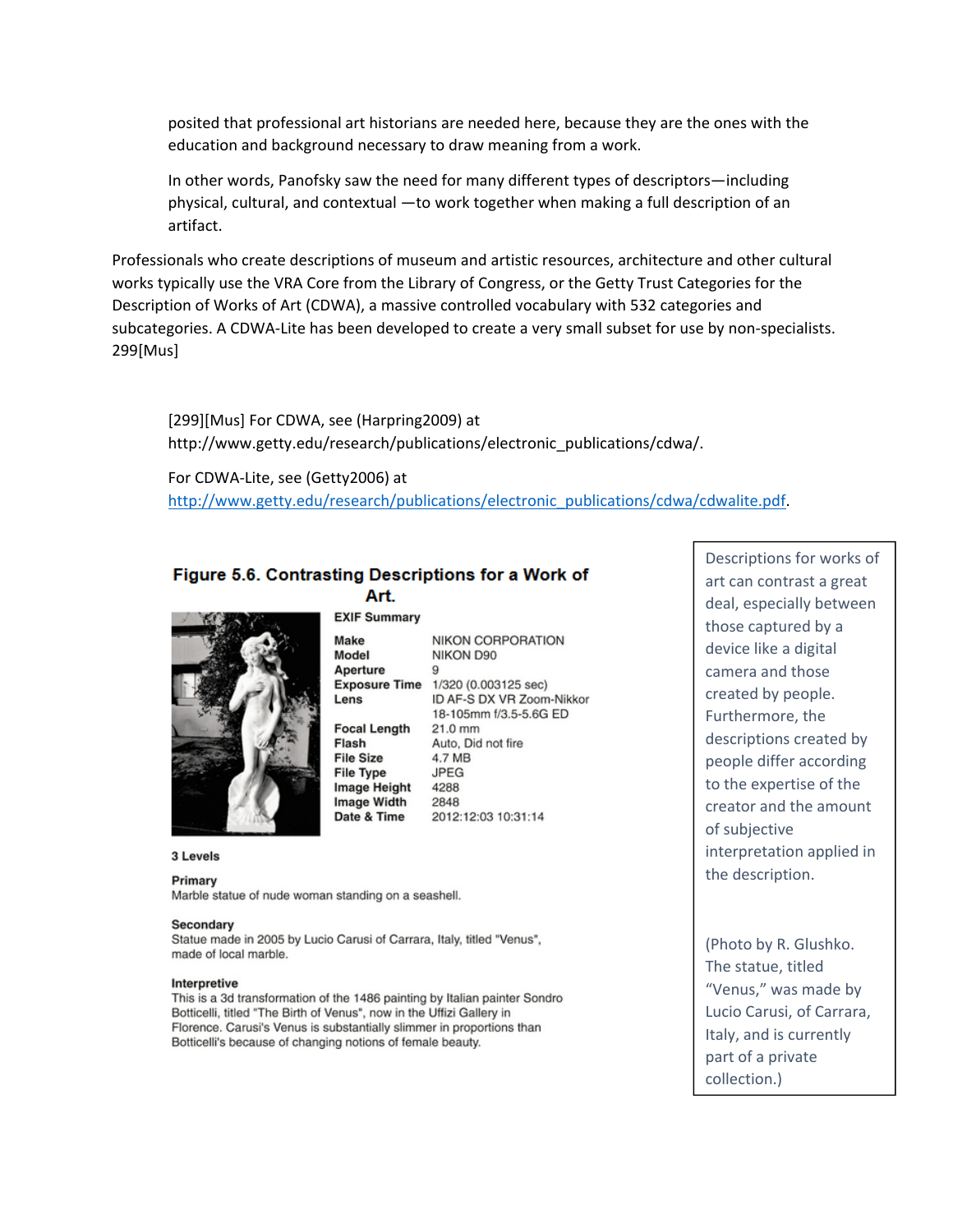## 5.4.2. Describing Images

Digital cameras, including those in cell phones, take millions of photos each day. Unlike the images in museums and galleries, most of these images receive few descriptions beyond those created by the device that made them. Nevertheless, a great many of them end up with some limited descriptions in Facebook, Instagram, Flickr, Picasa, DeviantArt, or others of the numerous places where people share images, or in professional image applications like Light Room. All of these sites provide some facilities for users to assign tags to images or arrange them in named groups.

Many different computational approaches have been used to describe or classify images. One approach uses the visual signature of an image extracted from low‐level features like color, shape, texture, and luminosity, which are then used to distinguish significant regions and objects. Image similarity is computed to create categories of images that contain the same kinds of colors, objects, or settings, which makes it easy to find duplicate or modified images. 300[Com]

[300][Com] See (Datta et al. 2008). The company Idée is developing a variety of image search algorithms, which use image signatures and measures of visual similarity to return photos similar to those a user asks to see.

For computers to identify specific objects or people in images, it is logically necessary to train them with images that are already identified. In 2005 Luis van Ahn devised a clever way to collect large amounts of labeled images with a web‐based game called ESP that randomly paired people to suggest labels or tags for an image. The obvious choices were removed from contention, so a photo of a bird against a blue sky might already strike "bird" and "sky" from the set of acceptable words, leaving users to suggest words such as "flying" and "cloudless." Van Ahn also invented the reCAPTCHA technique that presents images of text from old books being digitized, which improves the accuracy of the digitization while verifying that the user of a web site is a person and not a robot program. 301[Web]

[301][Web] (von Ahn and Dabbish 2008).

However, if short text descriptions or low-level image properties are the only features available to train an image, otherwise irrelevant variations in the position, orientation, or illumination of objects in images will make it very difficult to distinguish objects that look similar, like a white wolf and the wolf-like white dog called a Samoyed. This problem can be addressed by using deep neural networks, which exploit the idea that low‐level image features can be combined into many layers of higher‐level ones; edges combine to form motifs or patterns, patterns combine to form parts of familiar objects, and parts combine to form complete objects. This hierarchical composition enables the highest‐level representations to become insensitive to the lower‐level variations that plague the other approaches.

In 2012, when deep learning techniques were applied to a dataset of about a million images that contained a thousand different object categories, they reduced the error rate by half. This spectacular breakthrough, and the fact that the deep learning techniques that derive layers of features from the input data are completely general, rapidly caused deep learning to be applied to many other domains with high-dimensional data. Facebook uses deep learning to identify people in photos, Google uses it for speech recognition and language translation, and rapid captioning for images and video are on the horizon. Wearable computers might use it to layer useful information onto people's views of the world, creating real‐time augmented reality. 302[Com]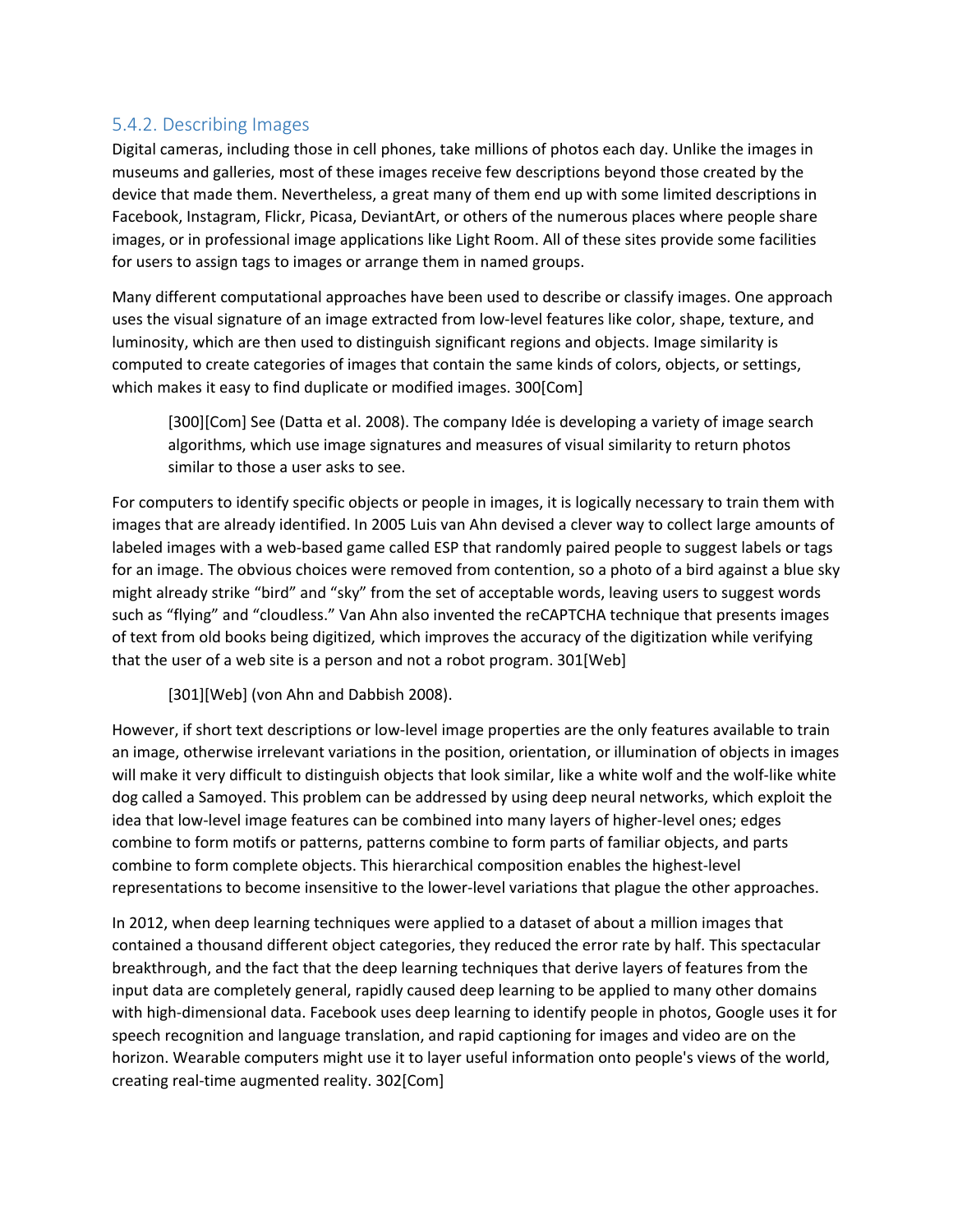[302][Com] The key idea that made deep learning possible is the use of "backpropagation" to adjust the weights on features by working backwards from the output (the object classification produced by the network) all the way back to the input. Mathematically‐sophisticated readers can find a concise explanation and history of deep learning in (LeCun, Bengio, and Hinton 2015). LeCun and Hinton were part of research teams that independently invented backpropagation in the mid 1980s. Today, LeCun heads Facebook's research group on artificial intelligence, and Hinton has a similar role at Google.

## 5.4.3. Describing Music

(Written by Graham Freeman for the 3rd Professional Edition of TDO)

## A DJ Describes and Organizes Music



Casual music fans might describe their music using the names of the songs or performers and might organize it according to genres like "Pop," "Rock," or "Classical." A professional DJ, however, emphasizes different properties, especially the beats per minute of the music.

This annotated photo shows a portion of the music collection of noted DJ "Kid Kameleon" (http://kidkameleon.com/ ).

(Photo and annotation by Matt Earp. Used with permission.)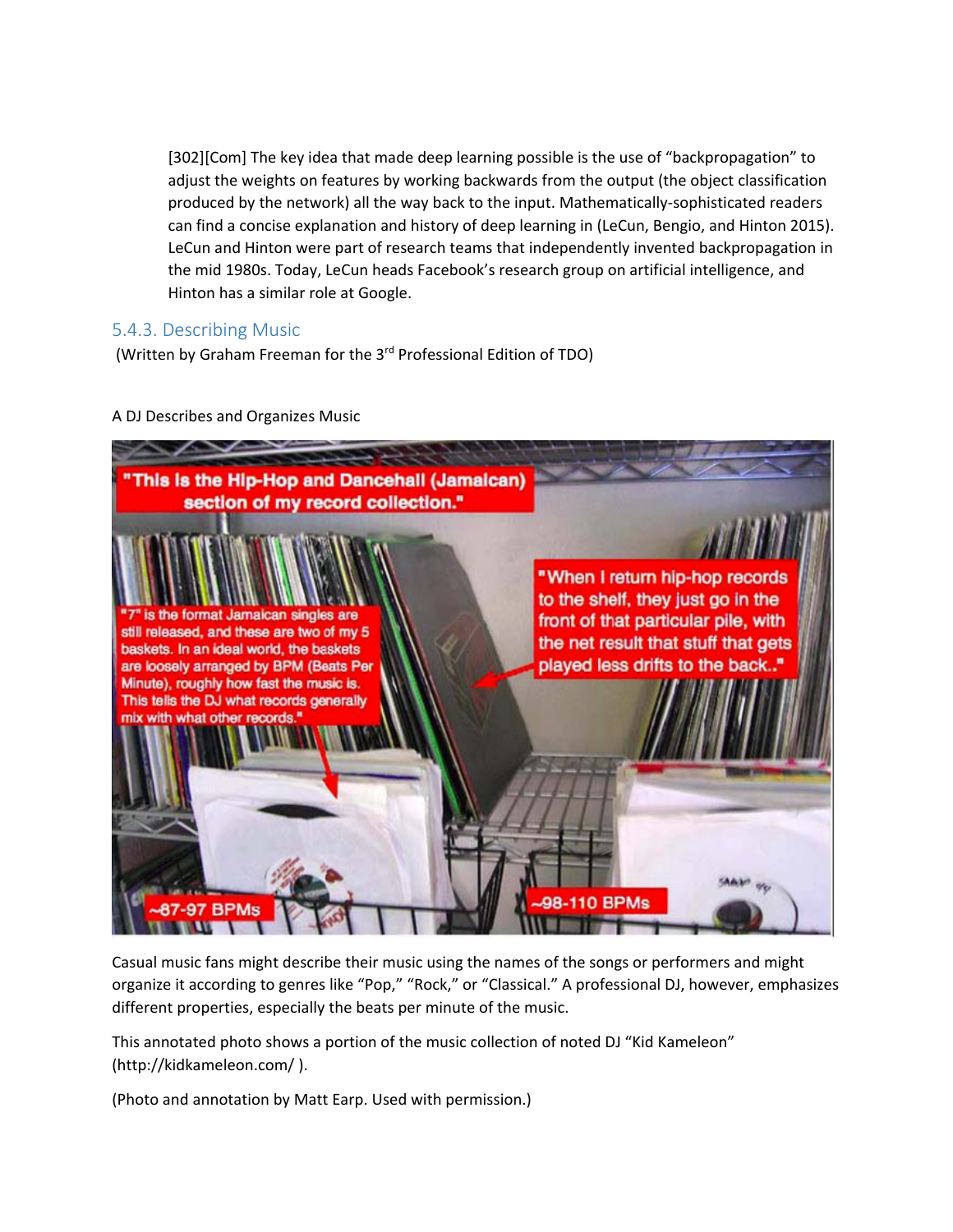Some parts of describing a song are not that different from describing text: You might want to pull out the name of the singer and/or the songwriter, the length of the song, or the name of the album on which it appears. But what if you wanted to describe the actual content of the song? You could write out the lyrics, but describing the music itself requires a different approach.

Describing music presents challenges quite different from those involved in describing texts or images. Poems and paintings are tangible things that we can look at and contemplate, while the aural nature of music means that it is a fleeting phenomenon that can only be experienced in the performative moment. Even musical scores and recordings, while as much tangible things as paintings and poems, are merely containers that hold the potential for musical experience and not the music itself. Most contemporary popular music is in the form of songs, in which texts are set to a melody and supported by instrumental harmonies. If we want to categorize or describe such music by its lyrical content, we can still rely on methods for describing texts. But if we want to describe the music itself, we need to take a somewhat different approach.

Several people and companies working in multimedia have explored different processes for how songs are described. On the heavily technological side, software applications such as Shazam and Midomi can create a content‐based audio fingerprint from a snippet of music. Audio fingerprinting renders a digital description of a piece of music, which a computer can then interpret and compare to other digital descriptions in a library. 303[Com]

[303][Com] (Cano et al. 2005).

On the face of it, contemporary music streaming services represent the apex of music classification and description. Pandora, for example, employs trained musicologists to listen to the music and then categorize the genres and musical materials according to a highly controlled musical vocabulary. The resulting algorithm, the "Music Genome," can essentially learn to define a listener's musical tastes by means of this musical tagging, and can then use that information to suggest other music with similar characteristics. 304[Com]

[304][Com] (Walker 2009).

But musicians have been thinking about how to describe music for centuries, and while the Music Genome certainly brims with complexity, it pales in comparison to the sophistication of the much older "pen-and-paper" methods from which it derives. Ethnomusicology (loosely defined as the study of global musical practices in their social contexts) has arguably made greater strides towards comprehensive descriptions of musical resources than any other field of musicological study. Since the late 19th century, ethnomusicologists have created complex methods of notation and stylistic taxonomies to capture and categorize the music of both Western and non‐Western cultures.

Hungarian composer and scholar Béla Bartók collected and transcribed thousands of Eastern European folk songs to which he applied a complex classification system to group them into "families" derived from melodic archetypes. More recently, American ethnomusicologist Alan Lomax's Cantometrics project classified songs collected from around the word according to 37 style factors in an effort to create a common controlled vocabulary that would facilitate cross‐cultural comparison and analysis. 305[LIS]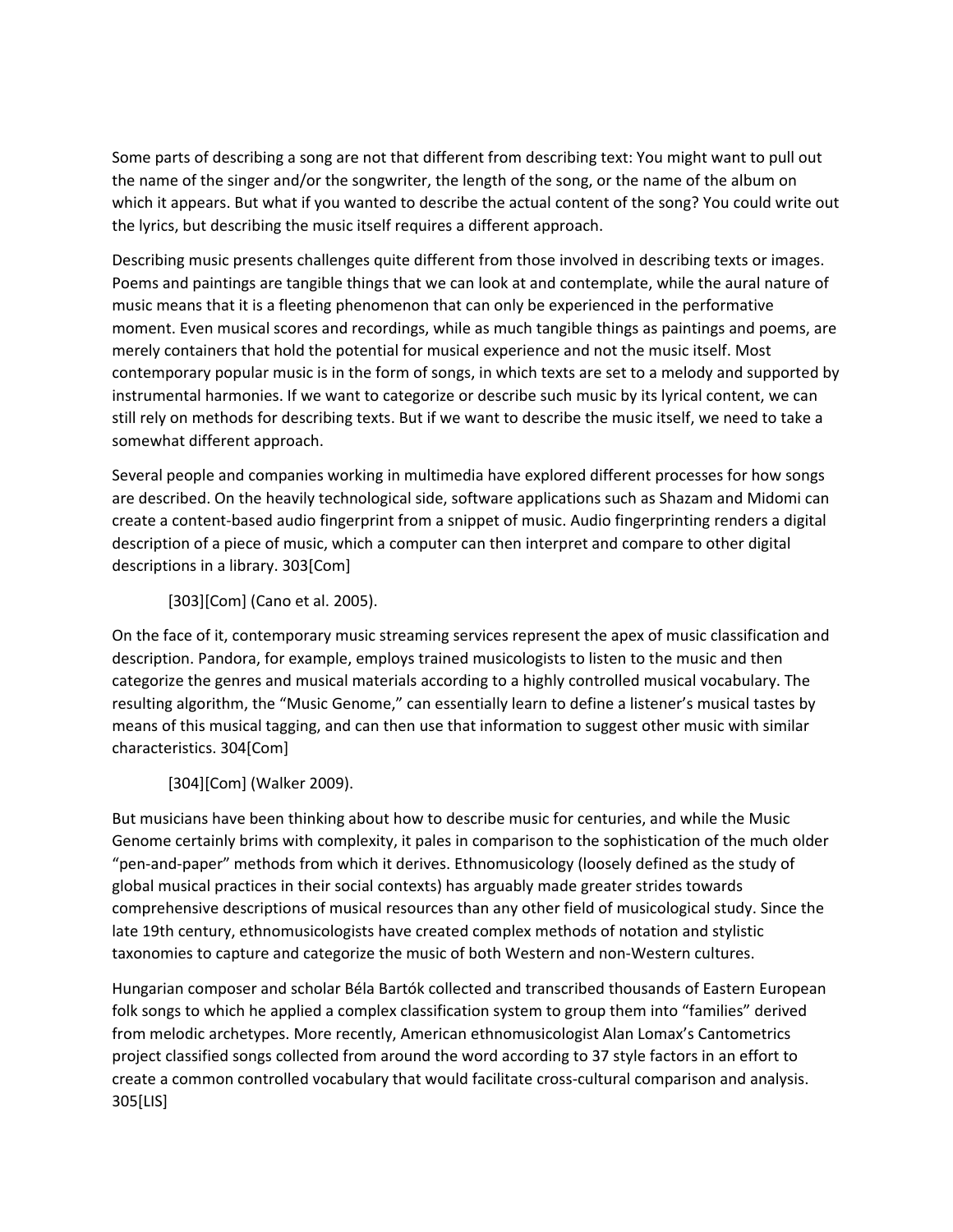[305][LIS] Bartók's method for transcribing and categorizing each tune into families was as follows:

- 1. All tunes end on the note "g" for ease of comparison;
- 2. Tunes are divided and categorized according to the number of lines;
- 3. Tunes are classified according to the placement of the final note of various tune lines with the final note indicated by figures;
- 4. Sub‐groups are categorized according to the number of syllables to each tune line;
- 5. Tunes are categorized according to their melodic compass with the lowest and highest note of each tune labeled.

It is not difficult to see the parallels of this method with the Pandora algorithm, as well as the greater level of descriptive detail afforded by Bartók's method. See (Bartók 1981).

Every folk song collection contains several examples of the same song performed at various times by the same singer or by many different singers. Often these different songs (or "variants") are so drastically different that we begin to ask the question: "At what point does a variant become a completely new piece of music?" Up until the beginning of the twentieth‐century, many scholars believed that variants were simply poor performances by folk singers who were attempting to recreate a pristine, archetypical version of the song.

It wasn't until Australian collector Percy Grainger suggested that variants represented a vital and dynamic performance practice among folk singers that the idea of variants as flawed archetypes gave way to one in which all performances were unique entities unto themselves that possess what Wittgenstein would eventually refer to as "family resemblances" with one another. (Grainger 1908)

More recently, Newsweek magazine compiled a list of 60 different versions of Leonard Cohen's "Hallelujah," many of which differ so drastically from Cohen's original as to seem to be completely different songs with only the most rudimentary family resemblances. Does "Hallelujah" as a "work" even exist anymore? Or is it simply an idea, a potential for music that only exists during each varied performance? (http://www.newsweek.com/60‐versions‐leonard‐cohens‐hallelujah‐ranked‐303580).

On a more granular level, musicians are endlessly innovative in finding ways to categorize, describe, and analyze not simply large‐scale musical genres, but the notes themselves. In the accompanying photo showing the record collection of professional DJ "Kid Kameleon," we see that the records are arranged not simply by genre, but also by beats-per-minute (BPM). For Kid Kameleon, these records represent the resources of his musical creative process, and arranging them by BPM allows him to pull exactly the correct musical material he needs to keep the music flowing during a performance. His classification system is therefore a taxonomy that moves from the broad strokes of genre down to the fine grains of specific arrangements of notes and rhythms. This photo is not simply a picture of a record collection: it is a visual representation of an artist's creative process. 306[LIS]

[306][LIS] This method of organizing musical resources for ready access (physically and cognitively) is one that has both an illustrious past and a fascinating future. Musicologist Robert Gjerdingen has studied the way in which composers in 18th century Naples learned their art by